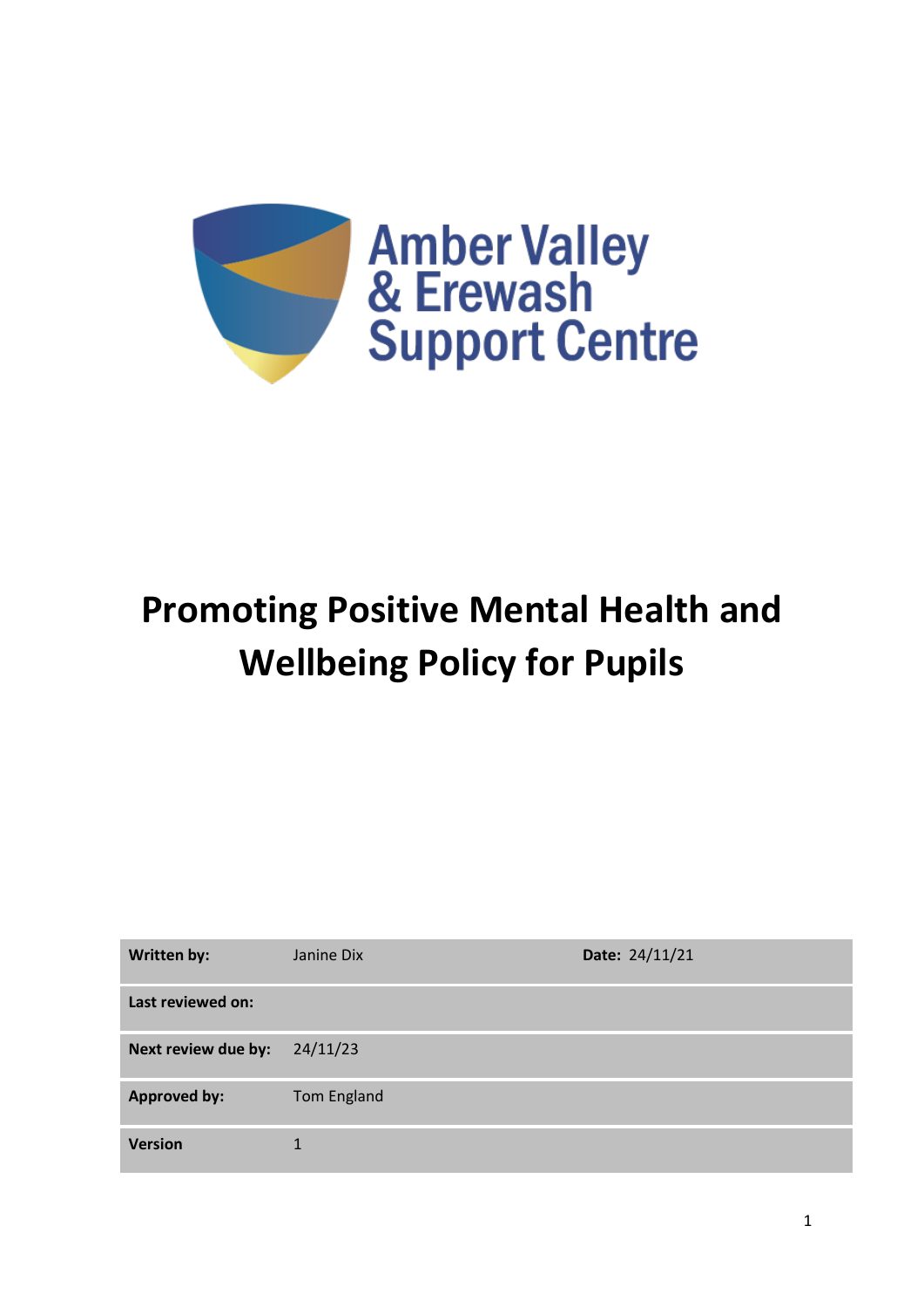## **Introduction**

We promote a caring and supportive environment in which each individual is valued and respected. We have high expectations and recognise that all pupils need the foundation of positive mental health to benefit fully from all opportunities available to them. At some point, pupils may experience life challenges that can make them vulnerable, and our academy therefore plans to provide additional support and intervention to help pupils develop good mental health and wellbeing. The mental health and wellbeing of pupils will impact on their development, learning, achievement and experiences.

1 in 10 children aged 10-15 have a clinically recognised mental health disorder in any one year.

1 in 4 adults will experience mental health difficulties, at least half of these difficulties can be traced back to childhood.

1 in 10 people will have at least 4 negative adolescent childhood experience (ACEs). ACEs can have a detrimental impact to a child's cognitive functions due to stress and its adverse effect on neurological pathways during development. Research also evidences that 4 or more ACEs increase a child's chances of developing anti- social behaviours and health harming behaviours such as increased risk of mental ill health later in life. ACEs can also contribute to low self- esteem and affects threat perception so that children may have an inability to respond to different emotions and form healthy relationships. Children with 4 or more ACEs are 4 times less likely to attend university, twice as likely to achieve no qualifications at all and 62% were unemployed, many of which through sickness and disability.

Many of our pupils come on roll with mental health concerns, either diagnosed or underlying, or with low wellbeing. Our academy culture is proactive, and we welcome all opportunities to promote the importance of positive emotional health and wellbeing through the formal and informal curriculum. We aim to improve mental health and wellbeing and give pupils the strategies they need to maintain a positive outlook. We aim to equip pupils with the life skills the emotional resilience to successfully cope with challenges throughout their lives. We believe that by promoting emotional health and wellbeing that pupils will be happier, more confident, more motivated and that this will contribute to raising standards in our school.

The emotional health of our pupils is fundamental to our ethos and emotional healthy pupils will be able to:

- Develop psychologically, creatively, intellectually and spiritually
- Initiate, develop and sustain mutually satisfying personal relationships
- Become aware of others and empathise with them
- Embrace and improve learning
- Improve attendance
- Improve behaviour
- Develop an understanding of right and wrong
- Face challenges, resolve issues and learn from setbacks

## **Aims**

Through this policy the academy aims to: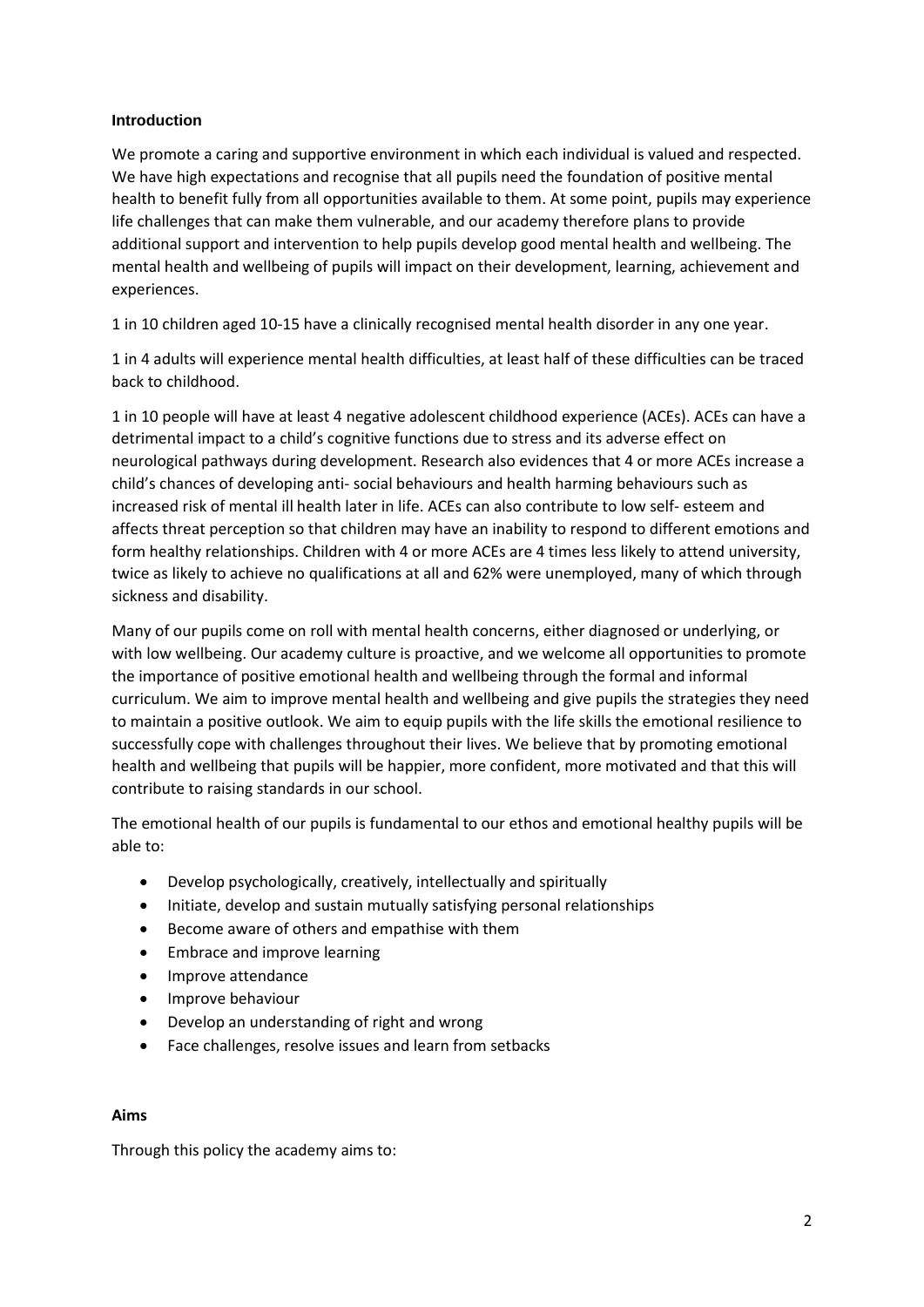- Promote the importance of positive mental health in AVESC
- Create a culture of awareness of mental health, tolerance and acceptance
- Enable pupils to talk about their own mental health and reduce stigma
- Allow pupils to identify triggers for poor mental health
- Provide effective support for all pupils
- Make pupils aware of the 5 steps to mental wellbeing
- Help to promote positive mental health strategies
- Improve attendance
- Improve a pupil's capacity to learn
- Increase emotional resilience
- Enable pupils to manage their emotional health and wellbeing more effectively
- Give pupils the strategies to accept change and move forwards
- Counter childhood adversity for pupils with Adverse Childhood Experiences (ACEs).

## **How our academy will assess and monitor pupil mental health and wellbeing?**

- Our academy is currently implementing mental health and wellbeing assessment tools for all pupils
- The mental health and wellbeing of our pupils will be assessed using a questionnaire through an online survey.
- The outcome of the questionnaire will provide bands of scores which will signify low, medium or high levels of poor mental health.
- Pupils with medium and high risk will produce a 'Wellbeing Action Plan' (WAP) with a key member of staff. This will allow an open dialogue. Pupils will be able to identify triggers if known. These plans will also enable pupils to be proactive in maintaining positive mental health.
- Plans may involve a range of strategies such as referrals to agencies, interventions and life skills challenges.
- It must be noted that AVESC staff will mainly focus on improving wellbeing as we are not mental health professionals.
- Mental health and wellbeing will be promoted during INSET training, twilights and team meetings.
- At least one member of staff from each site will be trained in Mental Health and Wellbeing for young people.
- WAPs will be reviewed on timescales dependent on need.
- All pupils will complete the questionnaire at the end of the year to assess improvements in mental health and wellbeing.

## **Strategies that our academy may use over the 4 sites to support pupil wellbeing**

- Providing mindfulness and relaxation sessions
- Referrals to the ESTEEM FASST for HOPE and Family Support intervention
- Referrals to CAMHS, school nurse and GP
- Links to appropriate support organisations
- Collaborative working with families